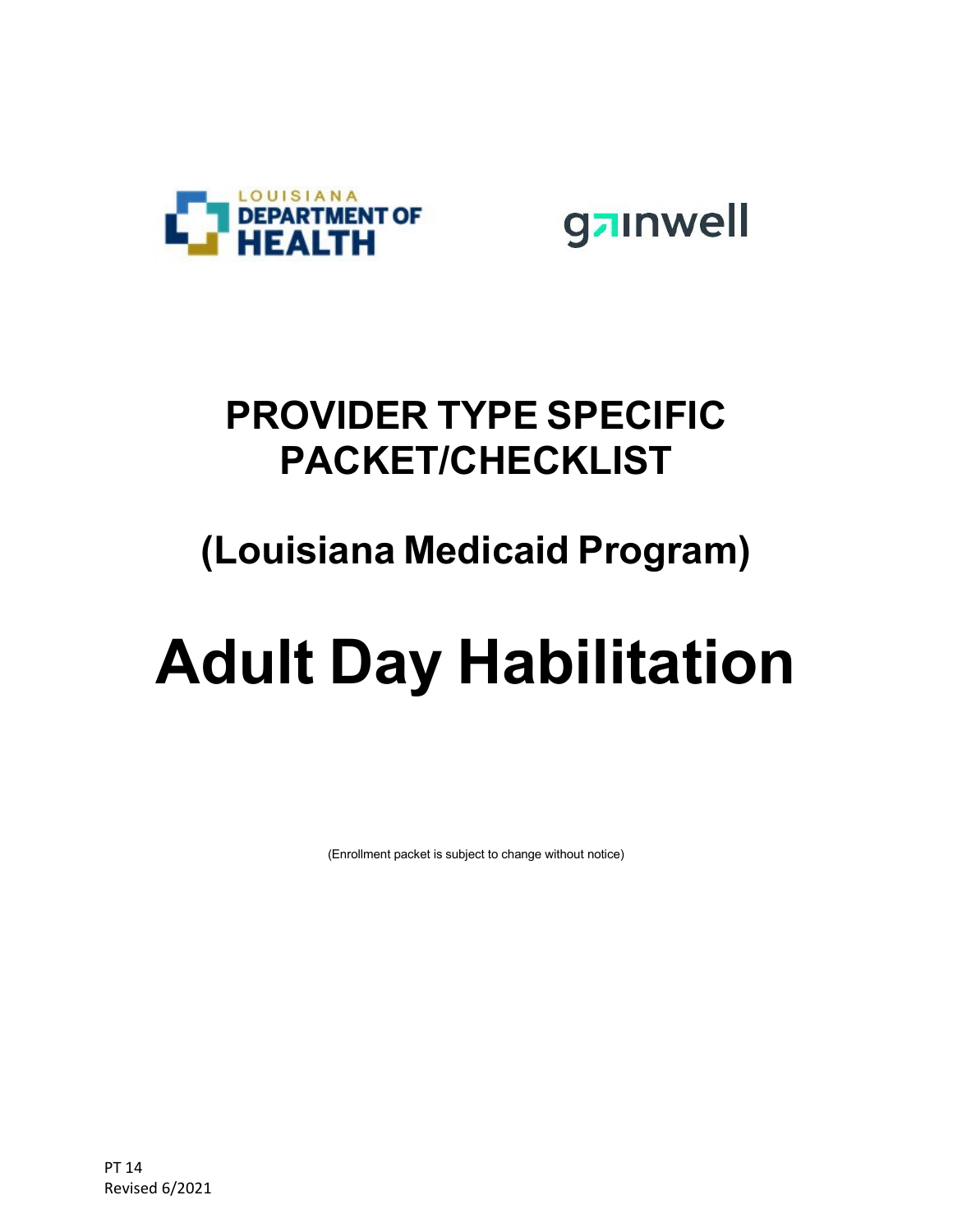## **GENERAL INFORMATION REGARDING WAIVER ENROLLMENTS**

Provider Enrollment works on a three-week turnaround time frame. If enrollment requirements are not met, the entire application will be returned for correction and would need to be re-submitted once the corrections are made. Any re-submission of the enrollment packet is subject to additional three-week turnaround period.

The effective date for this enrollment will be the day the application is actually worked by Provider Enrollment.

No billing for 18 months will result in an automatic closure of this provider number, which will require a new enrollment application in order to be re-activated. No notification will be made to the provider regarding automatic closure.

If at any time during enrollment as a Waiver Medicaid provider, the provider has a change of physical address, then the provider must first obtain an updated license indicating the new address, and then submit notification of the change of address along with a copy of the updated license to Gainwell Provider Enrollment (see address on checklist, below).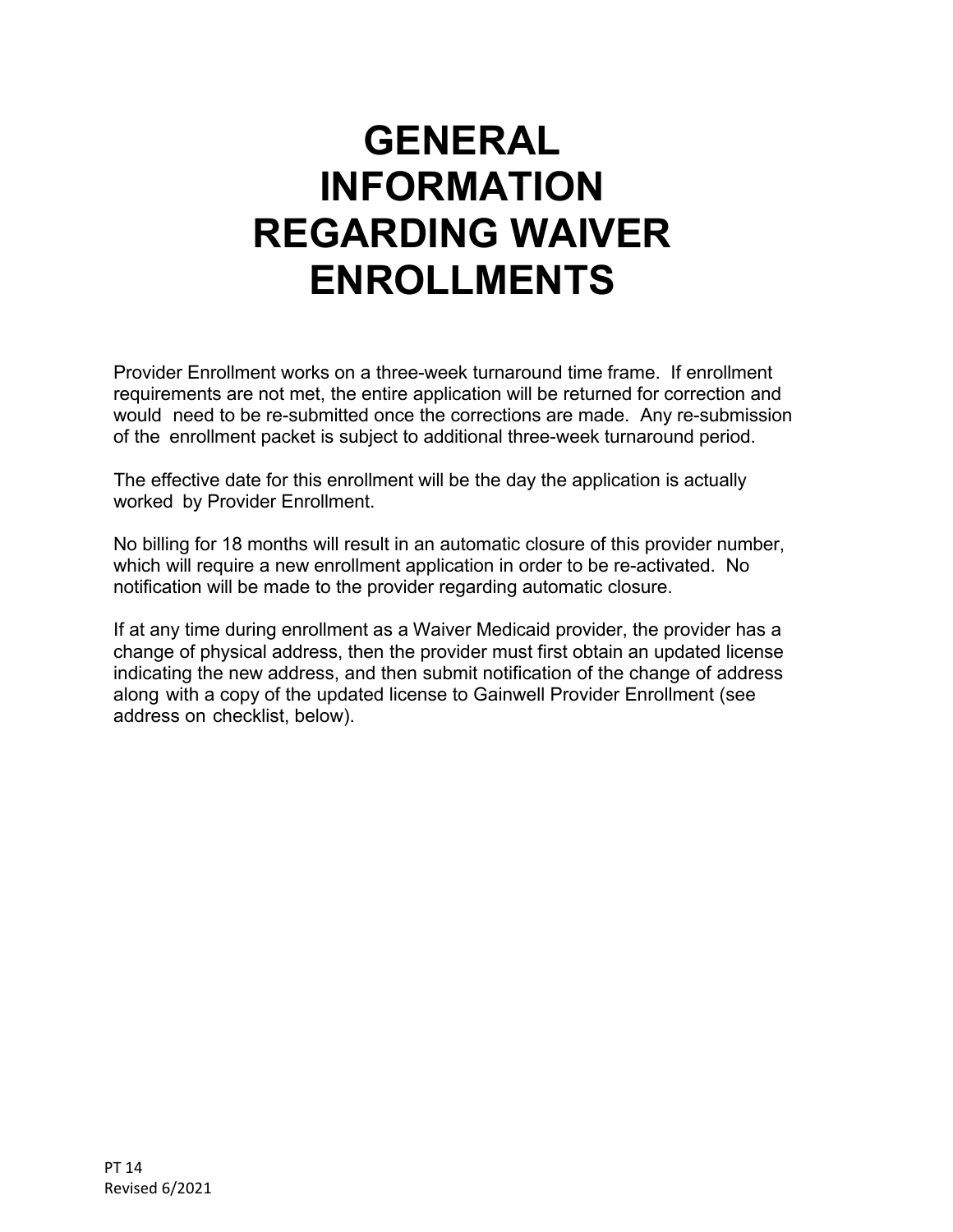# **ATTENTION!! Waiver service providers are required to comply with all requirements contained in:**

# **1. The provider manuals located at:**

**[https://www.lamedicaid.com/Provweb1/Providermanuals/Provi](https://www.lamedicaid.com/Provweb1/Providermanuals/ProviderManuals.htm) [derManuals.htm](https://www.lamedicaid.com/Provweb1/Providermanuals/ProviderManuals.htm)**

# **And 2. The information located on the LDH/OCDD website at**

**<http://new.dhh.louisiana.gov/index.cfm/subhome/11/n/8>**